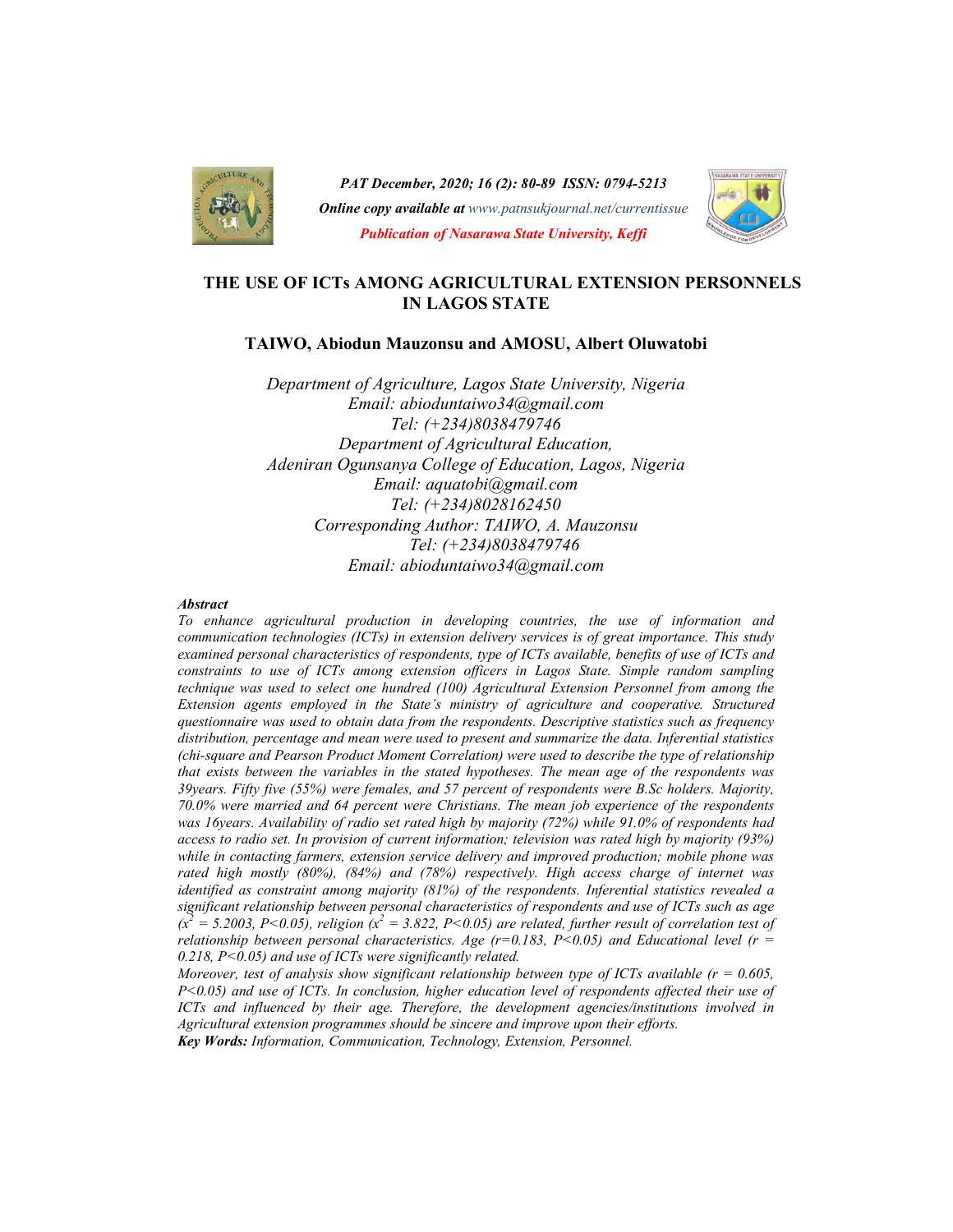### **Introduction**

The concept of information in general and of agricultural information in particular, as a resource for development is very important in the contemporary world and cannot be overemphasized (Swanson and Rajalahti 2010). The ability to easily use and share information and stimulate the creation of new ideas is viewed as essential to maintaining a nation's economy and enhancing the quality of life of every citizen in all nations of the world. Communication device enable people around the world to contact one another to use information instantly, and to communicate from remote areas. There are lots of difficulties facing rural farmers which can be solved by providing them with adequate access to quality information which many researchers have generated.

Information and Communication Technologies (ICTs) play important roles in addressing these challenges and enhancing the standard of living of rural farmers. Improved agricultural production is the major weapon in the fight against world hunger, improving rural livelihood and increasing economic growth. The world development report of the World Bank (2008), argued that the growth in the agricultural sector contributes proportionally more to poverty reduction than growth in any other economic sectors.

This argument is supported by the levels of commitment of various economies to agriculture world over. Any effort towards a meaningful improvement of agriculture in Nigeria must be targeted by rural farmers who constitute the bulk of agricultural production in Nigeria. Information is a vital resource and has its application in rural, agricultural, social and industrial development (Nwachukwu, et al., 2009). A prime challenge of typical Nigerian rural farmer is the dearth of timely, up to date agricultural information in spite of several research findings lying in shelves in various research organizations. For instance, inadequate information may be responsible for the low level of yields among farmers in spite of availability of improved seed variety (Idachaba, 2000). Agricultural extension officers are the direct link bridging the communication gap between the agricultural researchers and the farmers. In order to perform this role effectively and efficiently, agricultural extension personnel must have steady access to up-to-date agricultural information. This brings to the need for a comprehensive and well-articulated agricultural extension programme which ensures adequate and timely delivery of services to farmers if meaningful growth is to be achieved in the agricultural sector.

Information and Communication Technologies (ICTs) are all technologies used for the widespread transfer and sharing of information. ICTs are rapidly consolidating global communication networks and international trade with implication for people in developing countries. ICTs can be used to enable, strengthen or replace existing information system and network. ICTs in agriculture promote and distribute new and existing farming information and knowledge which is communicated within the agricultural sector since information is essential for facilitating agricultural and rural development as well as bringing about social and economic changes (Swanson and Rajalahti, 2010). Agricultural extension which depends to a large extent on information exchange between and among farmers on one hand and a broad range of other actors on the other has been identified as one area in which ICTs can have a particularly significant impact. There is growing recognition that farmers and members of rural communities have needs for information and appropriate learning methods that are not being met (Greenridge, 2003, Lightfoot, 2003), and these have been lacking in the growth of Africa.

ICTs are set of technologies that facilitate information, processing, storage, retrieval and transmission (Torero and Von-Brown 2005). ICTs are veritable tools with which a network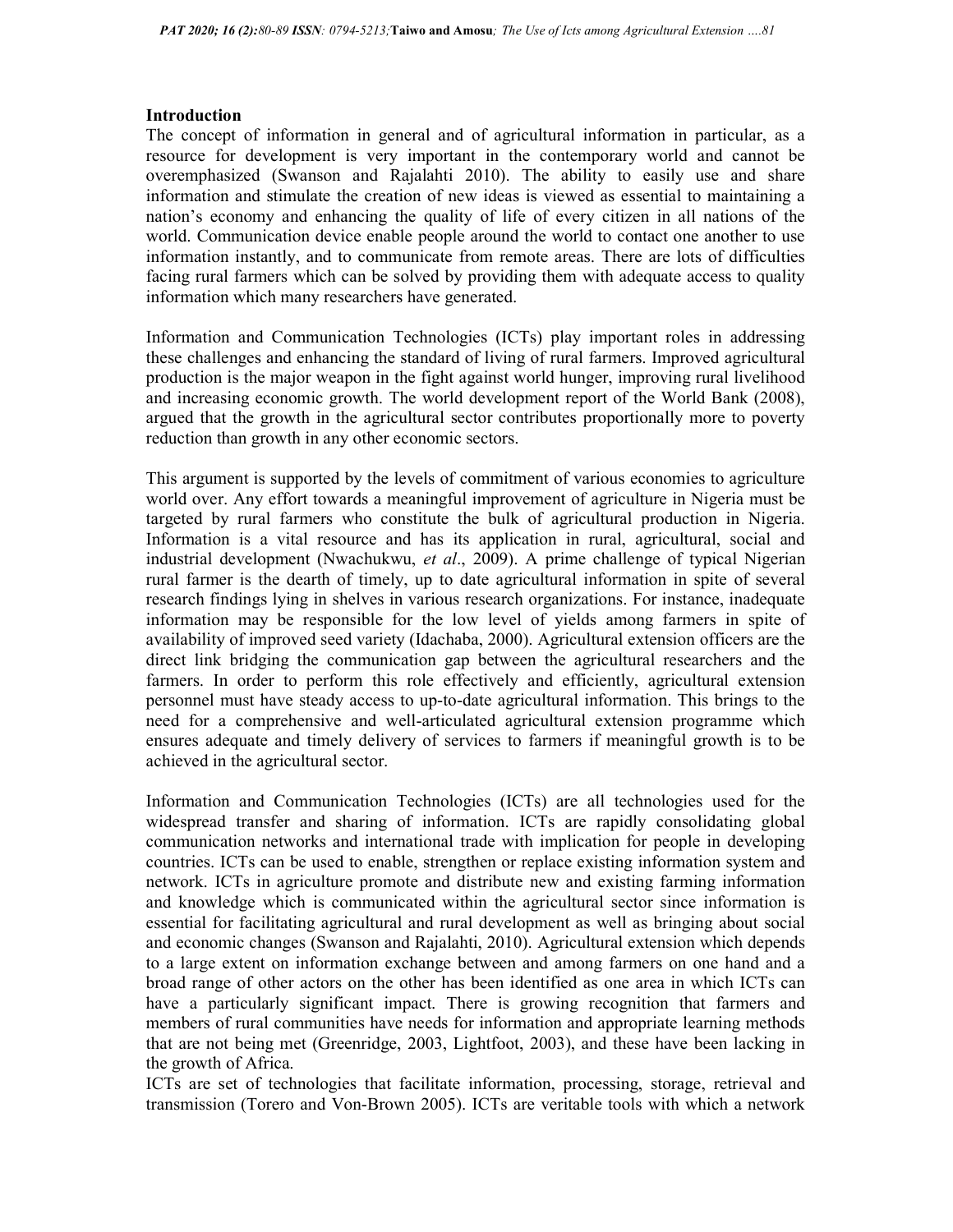of interaction can be stimulated among individuals such that they overcome the physical barrier of distance and social standing to become integrated in the global knowledge system. ICTs can enhance the integration and efficiency of agricultural system by operating new communication pathway and reducing transaction cost by enhancing accessibility of information on price, transportation and production technologies (CTA, 2003).

ICTs when available to rural farmers will improve the availability and quality of information either indirectly through producers, associations, extension workers and the like or directly through broadcast radio information and mobile phone messaging. In spite of abundant agricultural information hosted on the internet, farmers' productivity has continued to be hindered by poor access to timely information.

Mainly, agricultural extension agents are ineffective in reaching farmers and farming communities with information and technologies needed to ensure food security and sustainable development. Thus, they cannot give what they do not have. Consequently, a substantial number of rural farmers have no access to some ICTs including e-mail, or computer, facebook or a twitter contacts or other forms of information communication channels provided by internet. There is, therefore, the need to examine the use of ICTs among extension personnel in Lagos State.

# Objectives of the Study

The main objective of this study is to determine the use of Information and Communication technologies (ICTs) among extension personnel in Lagos State.

The specific objectives are to:

- 1. Determine the personal characteristics of respondents in the study area
- 2. Ascertain the type of ICTs available for use by extension personnel in Lagos State
- 3. Determine the benefits of use of ICTs among extension personnel in the study area.
- 4. Identify the major constraints to use of ICTs among extension personnel.

# Hypotheses of the Study

- Ho1- There is no significant relationship between personal characteristics of respondents and use of ICTs.
- $Ho^2$ :- There is no significant relationship between type of ICT available to respondents and use of ICTs.
- Ho3:- There is no significant relationship between constraints facing respondents and use of ICTs.

### Materials and Method

The study area was Lagos state, which is geographically located in the South west region of Nigeria, on the narrow plain of the Bight of Benin Republic and occupies 3,577 square kilometers lying approximately on longitude  $20^{\circ}42^{\circ}E$  and  $3^{\circ}21^{\circ}E$  and between latitude  $6^{\circ}22^{\prime}$ N and  $6^{\circ}02^{\prime}$ N. Lagos state is bonded in the North and East by Ogun State of Nigeria in the West by the republic of Benin and stretches over 180 kilometers along the Guinea coast of the Bight of Benin on the Atlantic Ocean. The state is officially made up of twenty (20) local government areas (LGAs). The population of the study comprises of all the extension personnel in Lagos state Ministry of Agriculture and Co-operatives. Simple random sampling technique was used to select one hundred (100) Agricultural Extension Personnel from among the Extension agents employed in the State's ministry of agriculture and cooperatives.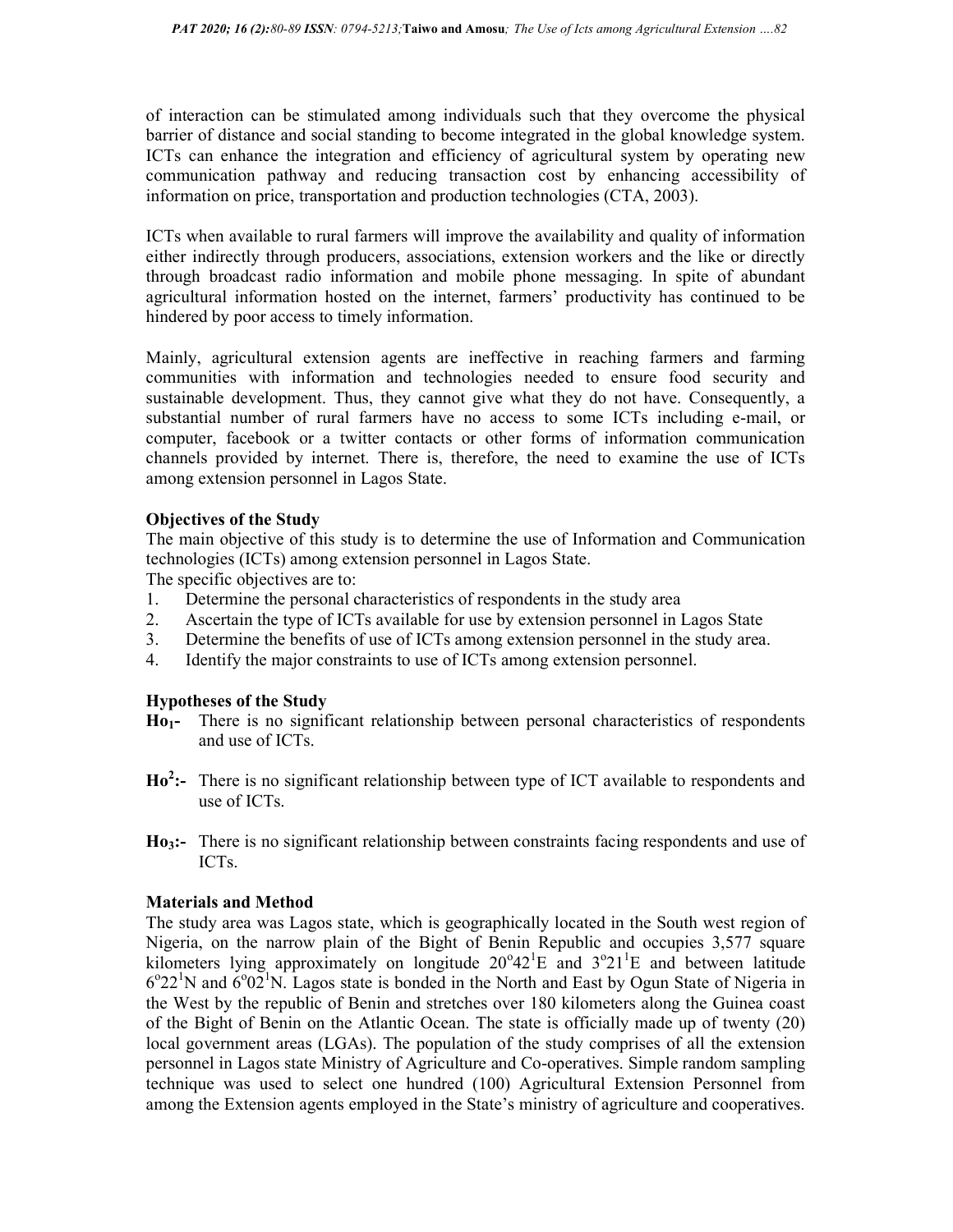Data for the study were gathered through administration of structured questionnaire. Data were analyzed using frequencies, percentages, chi-square and Pearson Product Moment Correlation (PPMC).

### Results and Discussion

### Personal Characteristics of Respondents

The age distribution of respondents as shown in the Table 1 below shows that majority of the respondents are 36years and above which means that majority (77%) of respondents are within their economic active age. This implies that extension service delivery is in the hands of people within active, innovative, motivated and adaptable age category. This quality is expected to influence their quest for innovative source of information and wisdom to cope with constraints facing agricultural extension service delivery. Sex is an inevitable and important factor to be considered in Agricultural extension service because of the mode of communication service and attractive relationship among people in the society. The result revealed that above half (55.0%) of the respondents were female while 45percent of respondents are male. This shows that the agricultural extension service has moderate extension service delivery by female and fair involvement of male.

Ekong (2003) pointed out that marriage in our society is highly cherished. This was further confirmed by the report of Fakoya (2000) and Oladoja et al., (2008) who asserted that marriage confer some level of responsibility and commitment on individual who are married. In this study, majority 70.0% of the respondents were married while 22ppercent were single. This implies that majority of the respondents were married, responsible; contribute either directly or indirectly positively to the society. It was obvious that respondents acquired one form of formal education or the other. According to the result of analysis in Table 1, 57.0% of the respondents are B.Sc holders. Below half (43%) of the respondents had other forms of formal education. The result indicated that Education plays a significant role in extension service delivery through ICTs in creating awareness, interest in innovation, communication skills and understanding of the ICTs usage. It also revealed that the more educated the respondents were, the better the use of ICTs in extension service delivery.

Table 1 revealed that 37.0% of the respondents had been on the job between 11-20years. 27.0% between 1-10years of experience, 20percent of the respondents had between 21- 30years of experience while 16percent of the respondents had 31 and above years of experience. The result indicated that a reasonable number of respondents were neither new staff with minimal experience nor old staff with high experience that can effectively use available ICTs for extension service delivery.

The religious affiliation of the respondents is also presented in Table 1. The results revealed that majority (64.0%) of the respondents were Christians, 33percent were Muslims and 3percent were traditional worshippers. The percentage distribution of religious affiliations of extension personnel in the study area indicated that there is no religious bias and discrimination in extension service delivery in the study area.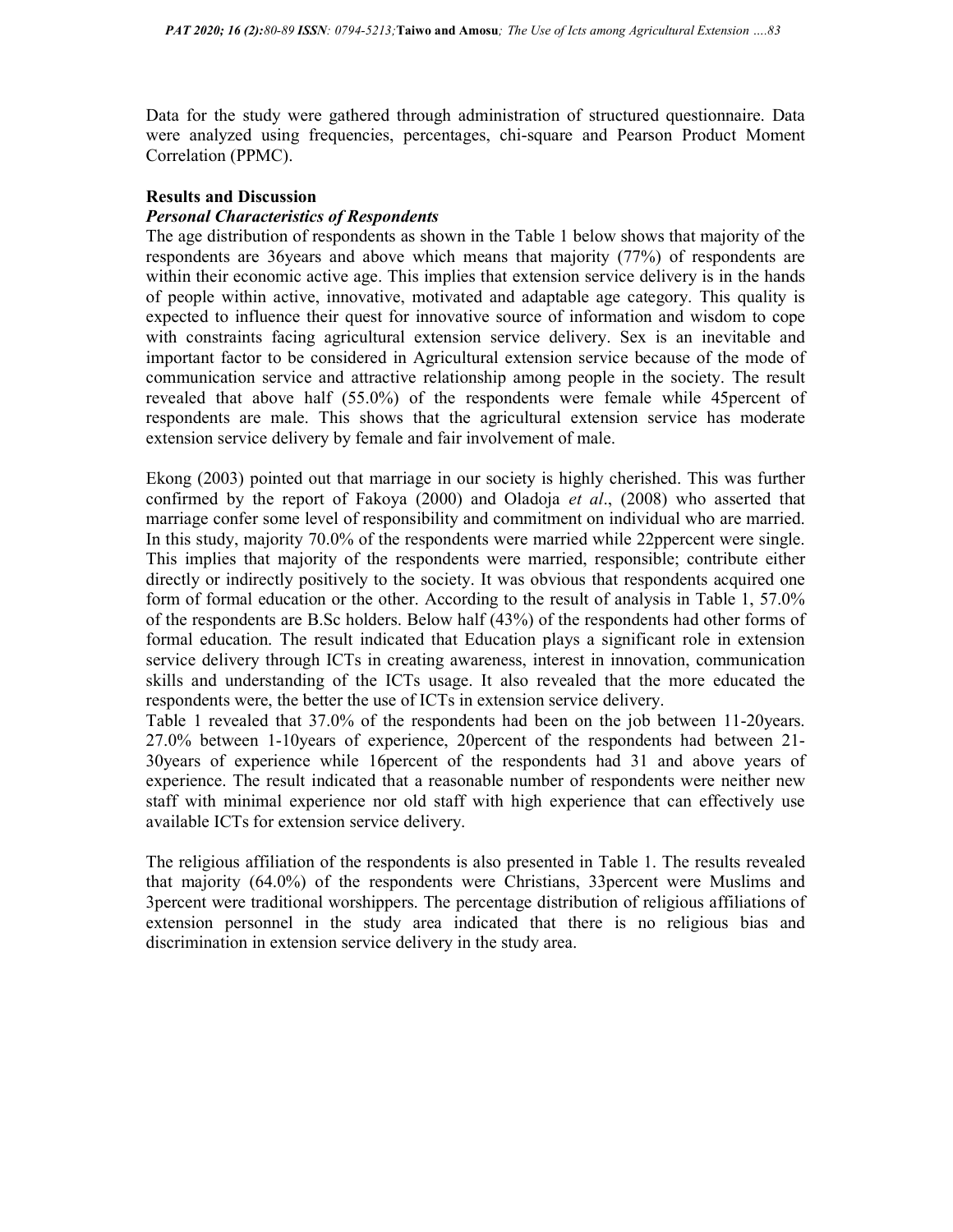| Table 1: Distribution of respondents based on Personal Characteristics |                      |                |  |
|------------------------------------------------------------------------|----------------------|----------------|--|
| Variable                                                               | <b>Frequency (F)</b> | Percentage (%) |  |
| Age                                                                    |                      |                |  |
| 21-25 years                                                            | 10                   | 10             |  |
| 26-30years                                                             | 13                   | 13             |  |
| 31-35 years                                                            | 35                   | 35             |  |
| 36 & above years                                                       | 42                   | 42             |  |
| <b>Sex</b>                                                             |                      |                |  |
| Male                                                                   | 45                   | 45             |  |
| Female                                                                 | 55                   | 55             |  |
| <b>Marital status</b>                                                  |                      |                |  |
| Single                                                                 | 22                   | 22             |  |
| Married                                                                | 70                   | 70             |  |
| Divorce                                                                | $\overline{4}$       | $\overline{4}$ |  |
| Widow                                                                  | $\overline{4}$       | $\overline{4}$ |  |
| <b>Educational level</b>                                               |                      |                |  |
| Primary                                                                | $\mathbf{1}$         | $\mathbf{1}$   |  |
| <b>OND</b>                                                             | 12                   | 12             |  |
| HND                                                                    | 14                   | 14             |  |
| B.Sc.                                                                  | 57                   | 57             |  |
| Post Graduate                                                          | 16                   | 16             |  |
| <b>Job Experience</b>                                                  |                      |                |  |
| $1 - 10$                                                               | 27                   | 27             |  |
| $11-20$                                                                | 37                   | 37             |  |
| $21 - 30$                                                              | 20                   | 20             |  |
| 31 and above                                                           | 16                   | 16             |  |
| <b>Religion</b>                                                        |                      |                |  |
| Christian                                                              | 64                   | 64             |  |
| Muslim                                                                 | 33                   | 33             |  |
| Traditional                                                            | 3                    | 3              |  |

| , al iaviv | <b>TICARDICAL</b> |
|------------|-------------------|
|            |                   |

Source: Field Survey, 2019

# Type of ICTs available for use

Considering availability of ICTs, results in Table 2 revealed that majority (72%) of the respondents agreed that radio was always available. This implies that the radio is affordable and it is always available for the respondents as type of ICTs. This is in line with the findings of Arokoyo (2003) who reported that the major ICTs used in Agricultural extension delivery in Nigeria have been on radio and television. Above half, fifty-eight percent (58%) of respondents confirmed that mobile phone is always available. Almost half forty-eight percent (48%) of respondents agreed that computer is sometimes available. The cost, maintenance, installation and the operation of computer might have prompted this level of agreement among respondents. The Table 2 also revealed the result of respondents that the internet is the least available type of ICTs. The implication of its result is that, the internet have sporadic network, unstable server and climatic condition usually affects its service.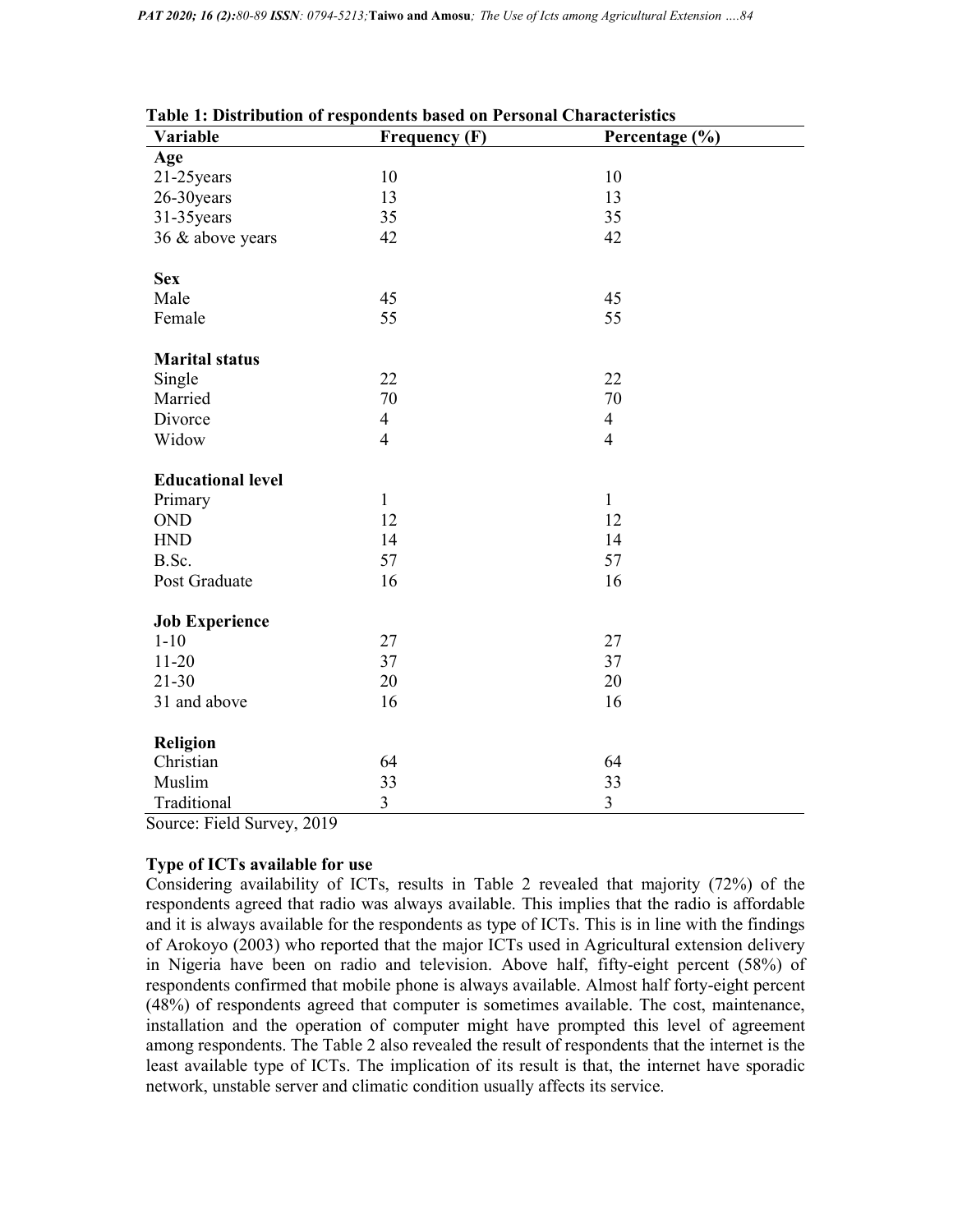| 1 avit 4. | Distribution of respondents based on type of ICTs available |           |        |           |      |       |                  |                            |
|-----------|-------------------------------------------------------------|-----------|--------|-----------|------|-------|------------------|----------------------------|
| S/N       | Types of ICT                                                | Frequency | $(\%)$ | Frequency | (%)  |       | Frequency        | $\left(\frac{0}{0}\right)$ |
|           |                                                             | Always    |        | Sometime  |      | Never |                  |                            |
|           | Radio Set                                                   | 72.       | 72)    | 22        | (22) | O     | (6)              |                            |
|           | Television                                                  | 49        | (49)   | 45        | (45) | h     | (6)              |                            |
|           | Mobile Phone                                                | 58        | (58)   | 41        | (41) |       |                  |                            |
| 4.        | Computer                                                    | 48        | (48)   | 48        | (48) |       | $\left(4\right)$ |                            |
|           | Internet                                                    | 49        | (49)   | 44        | (44) |       |                  |                            |
|           |                                                             |           |        |           |      |       |                  |                            |

| <b>Table 2:</b> |  | Distribution of respondents based on type of ICTs available |
|-----------------|--|-------------------------------------------------------------|
|                 |  |                                                             |

Source: Field Survey, 2019 NB: The values in parentheses are percentages

## Benefits of use of ICTs

Determining the benefits of use of ICTs, Table 3 revealed that most of respondents 93.0% agreed that television provided current information. This however implies that the visual demonstration and clear observation of an object and equipment of television makes it provide current information needed in extension services. In terms of contacting farmers, mobile phone was leading ICT used among majority (87%) of the respondents. Internet, television and radio as ICTs were also appreciably explored in contacting farmers. The benefit of mobile phone in enhancing extension service delivery cannot be over emphasized as it led other ICTs in aiding access to farmers (80%), ease the extension effort in service delivery (84%) and equally improved farmers' production (78%). The benefit derived from other ICTs used in the study area was also not negligible as some were also agreed to be beneficial among majority of the respondents. This implies that the respondents in the study area were technology compliant in the discharge of extension duties. This in turn bears on the production activities of the farmers.

| <b>Type of ICT</b> |    | Frequency<br>(%) Current<br><b>Information</b> | $($ %)<br>Work | <b>Frequency</b><br>Contact<br>to<br>Research | $\frac{9}{6}$ | <b>Frequency</b><br>Access<br>to Farmers | <b>Service</b> | <b>Frequency</b><br>$(\%)$ Ease of<br><b>Delivery</b> | (%) | <b>Frequency</b><br>Improved<br><b>Production</b> |
|--------------------|----|------------------------------------------------|----------------|-----------------------------------------------|---------------|------------------------------------------|----------------|-------------------------------------------------------|-----|---------------------------------------------------|
| Radio Set          | 92 | (92)                                           | 55             | (55)                                          | 71            | (71)                                     | 67             | (67)                                                  | 72  | (72)                                              |
| Television         | 93 | (93)                                           | 65             | (65)                                          | 62            | (62)                                     | 72             | (72)                                                  | 76  | (76)                                              |
| Mobile Phone       | 86 | (86)                                           | 87             | (87)                                          | 80            | (80)                                     | 84             | (84)                                                  | 78  | (78)                                              |
| Computer           | 67 | (67)                                           | 69             | (69)                                          | 36            | (36)                                     | 54             | (54)                                                  | 69  | (69)                                              |
| Internet           | 68 | (68)                                           | 79             | 79)                                           | 39            | (39)                                     | 43             | (43)                                                  | 74  | (74)                                              |

### Table 3: Distribution of Respondents based on Benefit of use of ICTs

Source: Field Survey, 2019 NB: The values in parentheses are percentages

### Constraints facing the use of ICTs

Table 4 showed the data on constraints facing respondents in their use of ICTs. Result indicated majority 81.0% of the respondents agreed that high access charge is major constraint facing the use of ICTs. This result revealed that the internet is costly. The respondents have no time to search for its network, server and service because of the remoteness of stations. Low level of knowledge of operation of internet was demonstrated among majority 69.0% of the respondents. According to Omotayo (2005), most Nigerian farmers are illiterate, live in rural areas, hence have little or no knowledge on the use of ICT facilities like computer/internet. Available statistics show that there is very little knowledge on the use of ICTs among extension officers across Nigeria. For instance 57.1% and 55.7% of extension officers in the north central and south west Nigeria respectively, do not have requisite knowledge on computer usage (Nda et al., 2008).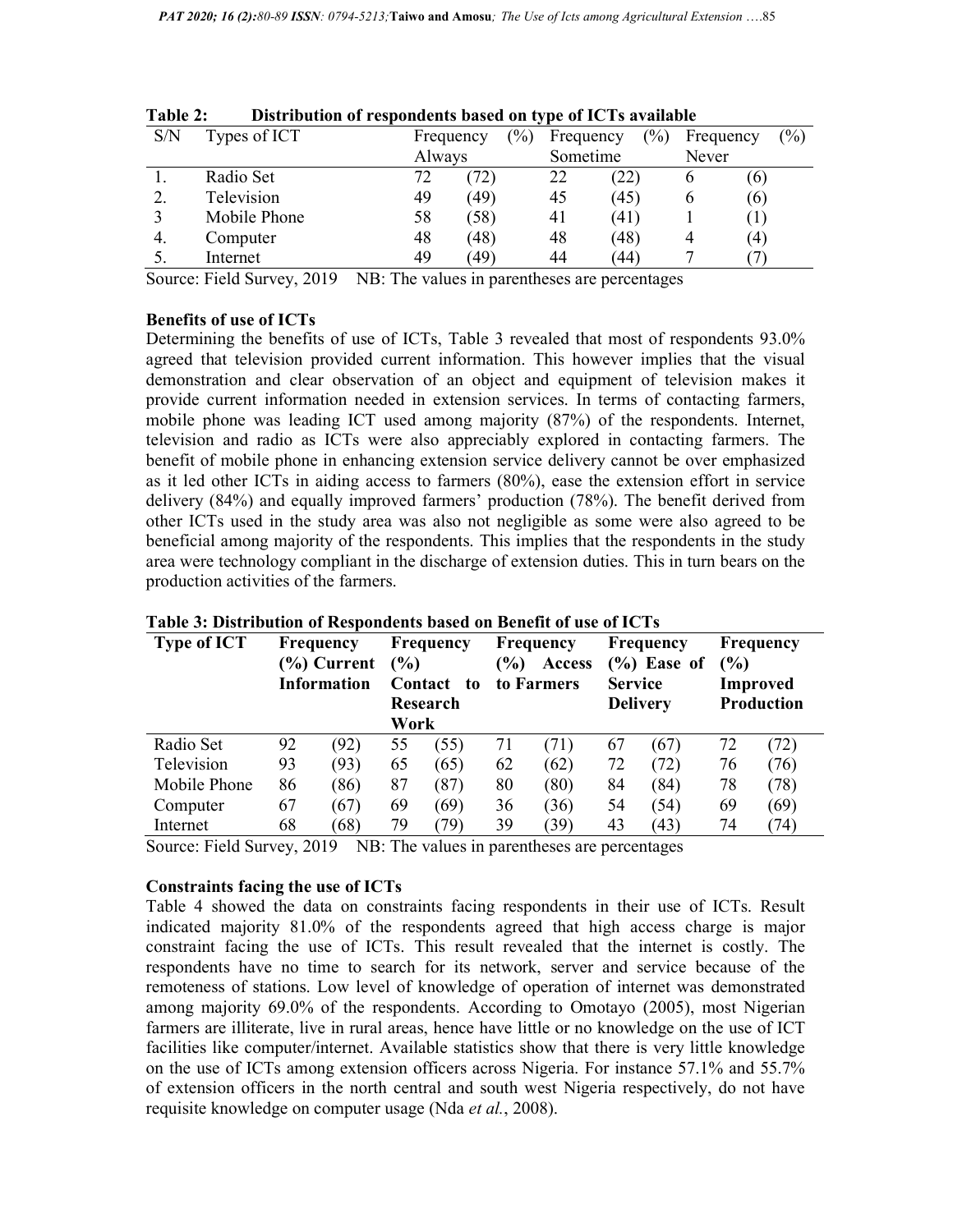According to the result, the following is the rate at which the respondents faced the constraints of high access charge on different ICTs; internet 81.0%, computer 78.0% and mobile phone 78.0%. The high cost of internet service, costly computer facilities and high cost of purchasing mobile phone data and recharge card were also found to be the cause of the constraints.

| S/N | Distribution of Respondents Dased on Constraints Facing the use of ICTs<br><b>Type of ICT</b> | Frequency      | <b>Frequency</b> | <b>Frequency</b>      | <b>Frequency</b> |
|-----|-----------------------------------------------------------------------------------------------|----------------|------------------|-----------------------|------------------|
|     |                                                                                               | $(\%)$ Lack of | (%)              | $\frac{1}{2}$<br>High | (%)<br>Low       |
|     |                                                                                               | Time           | remoteness       | <b>Access</b>         | Knowledge        |
|     |                                                                                               |                | of Station       | <b>Charges</b>        | of use           |
|     | Radio Set                                                                                     | (56)<br>56     | (51)<br>51       | (35)<br>35            | (41)<br>41       |
|     | Television                                                                                    | (60)<br>60     | (58)<br>58       | (45)<br>45            | (45)<br>45       |
|     | Mobile Phone                                                                                  | 50<br>(50)     | (51)<br>51       | 78<br>(78)            | (58)<br>58       |
| 4   | Computer                                                                                      | (70)<br>70     | (57)<br>57       | 78<br>(78)            | (66)<br>66       |
|     | Internet                                                                                      | 72<br>72)      | (70)<br>70       | (81)<br>81            | (69)<br>69       |

Table 4: Distribution of Respondents Based on Constraints Facing the use of ICTs

Source: Field Survey, 2019 NB: The values in parentheses are percentages

## Testing of stated Hypotheses

Hypothesis 1: There is no significant relationship between personal characteristics of respondents and use of ICTs.

Pearson Product Moment Correlation (PPMC) was used to test relationship between respondents' age and educational level while chi-square  $(x^2)$  was used to test the relationship between sex, marital status and religion, and use of ICTs.

According to Table 5, it was revealed that significant relationship exist between age of respondents and their use ICTs ( $r = 0.183$ , P<0.05). The relationship is, however, positive implying that increase in age may lead to effective in use of ICTs. Likewise in educational status there is also significant relationship between educational level of respondents and use of ICTs (r=0.218, P<0.05). Therefore it can be concluded that the use of ICTs is affected by age as well as educational attainment of respondents in extension service delivery.

Table 5: PPMC Analysis of Respondents' Personal Characteristics (Age and Educational Level) and use of ICTs

| <b>Variables</b>                                                                     | r-value | p-value | <b>Decision</b> |  |
|--------------------------------------------------------------------------------------|---------|---------|-----------------|--|
| Age and use of ICT $0.183$                                                           |         | 0.001   |                 |  |
| Educational Level 0.218                                                              |         | 0.000   |                 |  |
| and use of ICT                                                                       |         |         |                 |  |
| $\Omega$ $\Gamma$ 110 $\Omega$ $\Omega$ $\Gamma$ $\Omega$ $\Gamma$ $\Gamma$ $\Gamma$ |         |         |                 |  |

Source: Field Survey, 2019 NB: S – Significant

Table 6 below presents chi-square analysis of relationship between respondents' sex, marital status and religion in their use of ICTs. Result revealed that there is significant relationship between sex and use of ICT ( $x^2 = 5.203$ , P<0.05). This observation may be due to good communication skills of female for interpersonal relationship with the people for extension service delivery. Hence, from descriptive data of this study, there were more female respondents (55.0%) in the study area that male (45.0%). The finding of this study indicated that sex influences use of ICTs in agricultural extension service.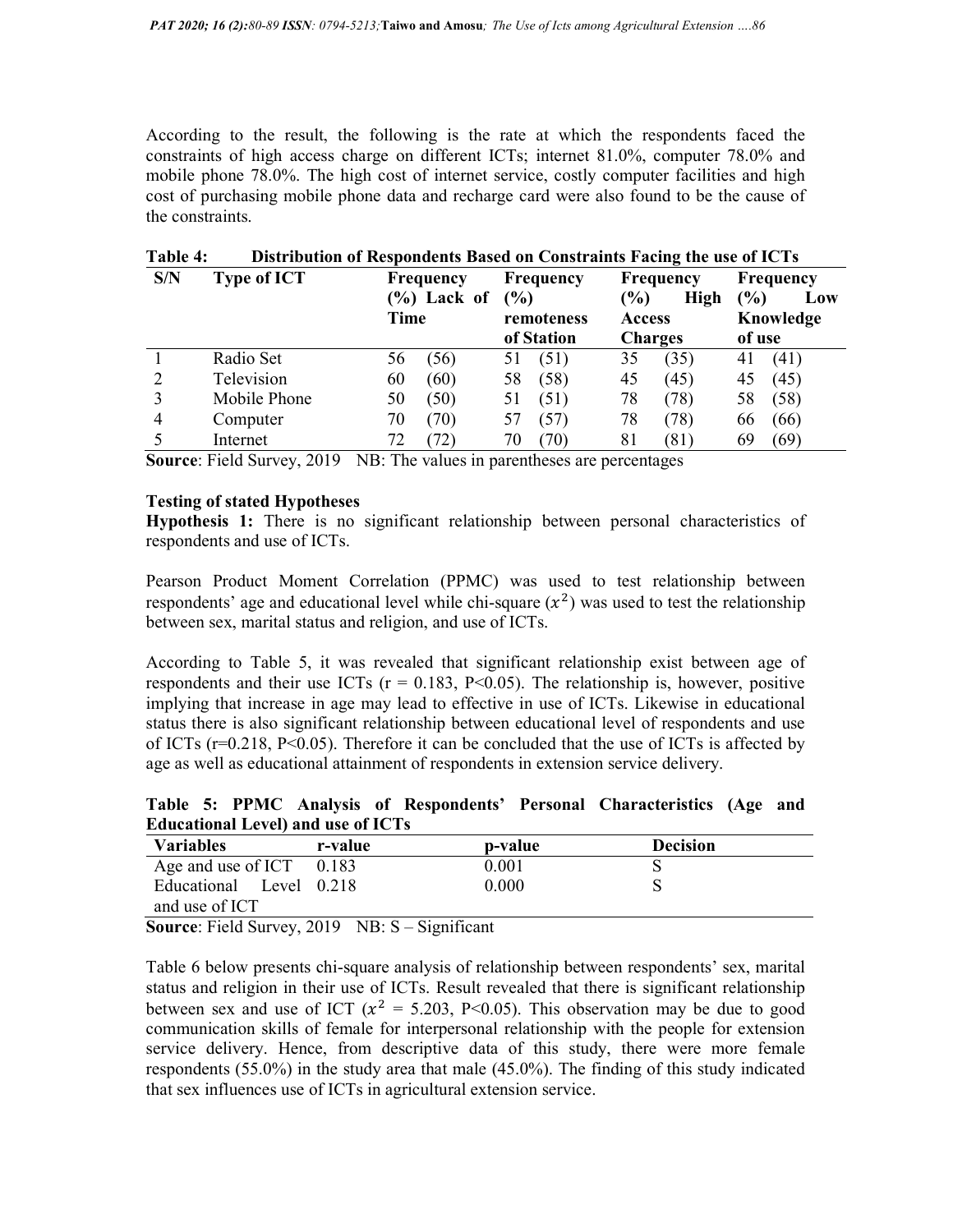It was also revealed in Table 6 below that there is no significant relationship between marital status and use of ICTs ( $x^2 = 6.101$ , P<0.05). This implies that both the married and single respondents use ICTs in extension service delivery adequately. Also, significant relationship was recorded between religion of respondents and use of ICTs ( $x^2 = 3.822$ , P<0.05). it implies that in this study, a particular religion was dominated (Christianity) which influence the use of ICTs among respondents, while existence of other religions in the study area indicated there is no religious bias and discrimination in extension service delivery.

Table 6: Chi-square Analysis of Respondents' Personal Characteristics (sex, marital status and religion) and use of ICTs

| <b>Variables</b>             | $\mathcal{V}^2$ | Df | CC    | P-value | <sup>'</sup> Decision |
|------------------------------|-----------------|----|-------|---------|-----------------------|
| Sex and use of ICTs          | 5.203           |    | 0.411 | 0.000   |                       |
| Marital Status and use 6.101 |                 |    | 0.003 | 0.122   | NS                    |
| of ICTs                      |                 |    |       |         |                       |
| Religion and use of 3.822    |                 |    | 0.800 | 0.001   |                       |
| <b>ICTs</b>                  |                 |    |       |         |                       |

Source: Field Survey, 2019 NB: CC: Contingency Coefficient NS: Not Significant Df: Degree of freedom

Hypothesis 2: There is no significant relationship between type of ICTs available to respondents and use of ICTs

Results in Table 7 showed that there is significant relationship between type of ICT available  $(r = 0.605, P < 0.05)$  and the use of ICTs. The relationship was positive and significant. This implies that availability of any type of ICT would determine the extent of its usage in extension service delivery. High access charge of internet has been identified as one of the problems facing Agricultural extension service delivery. It can be inferred from this study that the more ICTs available, the higher the level of their use in extension service delivery.

|  |  | Table 7: Chi-square analysis of Type of ICTs Available to Respondents and Usage |
|--|--|---------------------------------------------------------------------------------|
|  |  |                                                                                 |

| 'Variables              | r-value | P-value | <b>Decision</b> |
|-------------------------|---------|---------|-----------------|
| Types of ICTs and 0.605 |         | 0.002   |                 |
| Usage                   |         |         |                 |

Source: Field Survey, 2018 S: Significant

Hypothesis 3: There is no significant relationship between constraints facing respondents and the use of ICTs

Using chi-square analysis as presented in Table 8, there is significant relationship between constraint facing respondents and use of ICTs  $(r=0.206, P<0.05)$ . This implies that high access charge is a major constraint facing the use of ICTs. However, lack of time, remoteness of station and low knowledge of use of ICTs are typical constraints facing use of ICTs.

# Table 8: Chi-square Analysis of Constraints Facing Respondents and use of ICT

| <b>Variables</b>              | r-value                                           | P-value | <b>Decision</b> |
|-------------------------------|---------------------------------------------------|---------|-----------------|
| Constraints vs use of $0.206$ |                                                   | 0.005   |                 |
| <b>ICTs</b>                   |                                                   |         |                 |
| T: 110<br>$\sim$              | $\sim$ $\sim$ $\sim$<br>$\mathbf{a}$ $\mathbf{a}$ |         |                 |

Source: Field Survey, 2019 S: Significant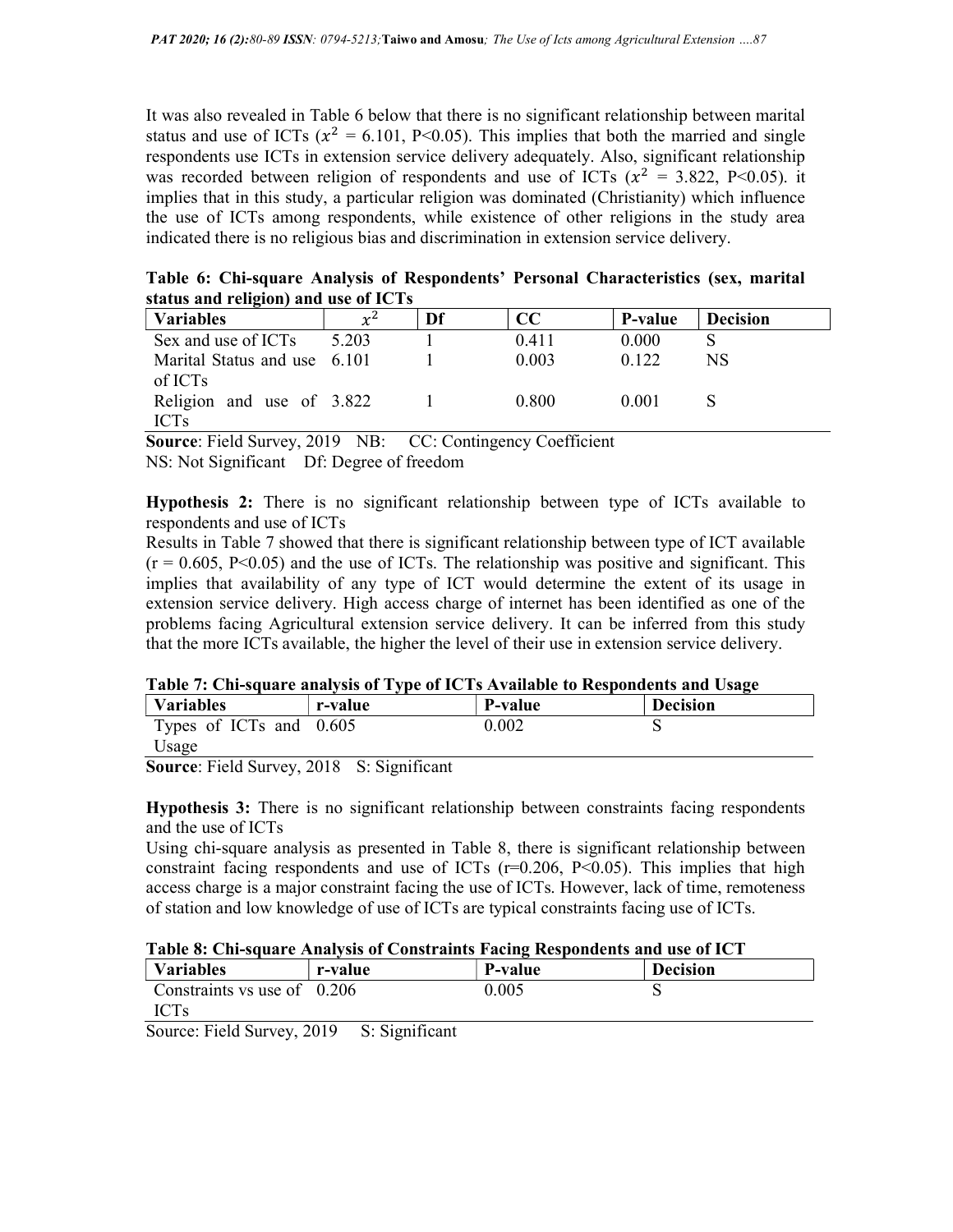## **Conclusions**

The main objective of the study has been to determine the use of ICTs among extension personnel in Lagos State, Nigeria. Consequence upon the empirical evidences in the study the following conclusions were drawn;

- 1. Most of the extension personnel were within the economic active age (36years and above). Hence, age was found to be an important feature that significantly assist in determining new innovation, motivation and particularly change in extension service delivery.
- 2. Evidence in the study shows that education played a prominent role in use of ICTs for extension service among respondents. That is, extension personnel with higher level of education were able to use ICTs more compared to their colleagues with lower education.
- 3. High level of availability of mobile phone and radio set was observed and this significantly contributed to the use of ICTs among respondents.
- 4. Provision of current information for extension service turned out to be the most important benefit derived from the use of ICTs among the respondents.
- 5. High access charge on internet appeared to be the most severe constraints facing respondents among others.

## References

- Arokoyo, T. (2003). ICTs in the transformation of agricultural extension; the case of Nigeria. Paper presented at the  $6<sup>th</sup>$  consultative expert meeting of CTA's observatory on ICTs, Wageningen, September 23rd-25<sup>th</sup>
- CTA (2003). CTS Transforming agricultural extension. CTA Observatory, WICC/CTA, Wagengin, the Netherlands
- Greenidge, C.B. (2003). ICTs and the rural sector in ACP State: Mirage or Marriage? Address delivered at the CTA's ICT observatory U.S.A
- Idachaba, F. (2000). "A Framework for Agricultural Policy networking: The Way Forward", Proceedings of a CTA Workshop, Uganda, November 6-10, P-15.
- IFAD (2002). International Fund for Agricultural Development (Challenges in Rural Development and Poverty Alleviation in Eastern and Southern Africa; the Role of Civil Society and Development Institutions, available online: http//www.ifad.org/ngo/events/pf/reports/session3.pdf
- Litho, P. (2005). ICT Empowerment and Women in Rural Uganda: A SCDT Perspective. A Paper Presented at the "To Think is to Experience"; SSMAC, Centre for narrative Research, UEL.
- Meera, S.N, Jhamtani, A. and Rao D.U.M (2004). Information and Communication Technology in Agricultural Development: A Comparative Analysis of Three projects from India. AgREN Agricultural Research and Extension Network, No. 135.
- Munya, .H. (2000). Information and Communication Technology in Rural Development Food Security: Lessons from Field Experiences in Developing Countries. International Africa Regional centre Special p157.
- Ndag, I., Sanusi, R.A. and Aigbekaen, E.O. (2008). "Comparative Analysis of Information and Communication Technology (ICT) use by Agricultural Extension Workers in South-West and North-Central Nigeria". Proceeding of the  $19<sup>th</sup>$  Annual International Information Management Association. Pp. 35-40.